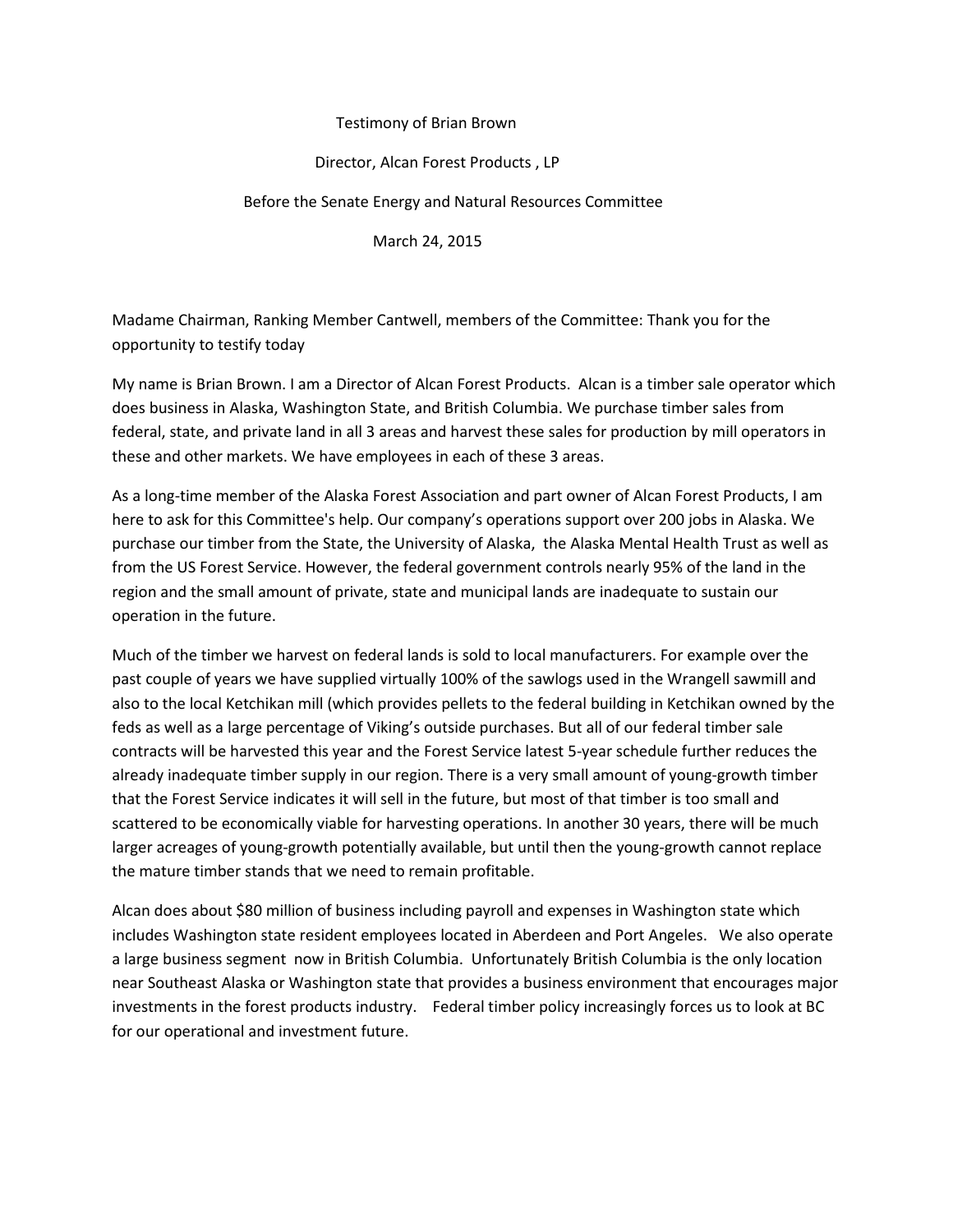At this point, I would like to submit for the record testimony from my fellow AFA board member Kirk Dahlstrom, the operator of Viking Lumber's midsized saw mill. I am prepared to answer questions on this testimony also.

Most of the local communities in our region have declined commensurate with the 90% decline in federal timber sales over the last 20-years. Government jobs and subsidized make work projects have provided a minimal amount of economy for the region. But this is a false economy and is not sustainable particularly in light of the State of Alaska's difficult budget situation. For instance, fish populations have doubled in the most heavily harvested watersheds in the region and all of the waters meet the state and federal water quality standards. Yet the Forest Service is spending millions of dollars performing "stream restoration" projects in these areas. These projects might be nice gestures, but they will likely not result in additional fish or more clean water. The projects rely on federal expenditures and they are not sustainable without more federal subsidies because these projects investments do not permit any investment in infrastructure .

A State Forest managed under the State Forest Practices Act on the other hand, can provide thousands of jobs and millions of dollars of net revenue. All this can be accomplished without impacting fish and wildlife populations or subsistence or recreation or any other beneficial uses of the forest.

That is why our Governor Bill Walker has endorsed the creation of this State Forest. He recently confirmed this support in two meetings he held, one in Juneau and one in Ketchikan. He supports the creation of this State Forest and strongly supports the idea of "value added" products such as our timber industry can and will produce if we can just get a decent timber supply

Attached to my testimony are two documents that I ask to be part of the record. The first is a History of the Alaska Timber Industry. The second is an Alaska State Forest Concept Paper which describes the State Forest and which AFA urges this Committee to create through federal legislation.

If a State Forest is not established, the surviving timber industry will perish and this region will become another Appalachia, doomed to endless poverty and families dependent upon government jobs or welfare.

Thank you for the opportunity to address you today.

Brian Brown.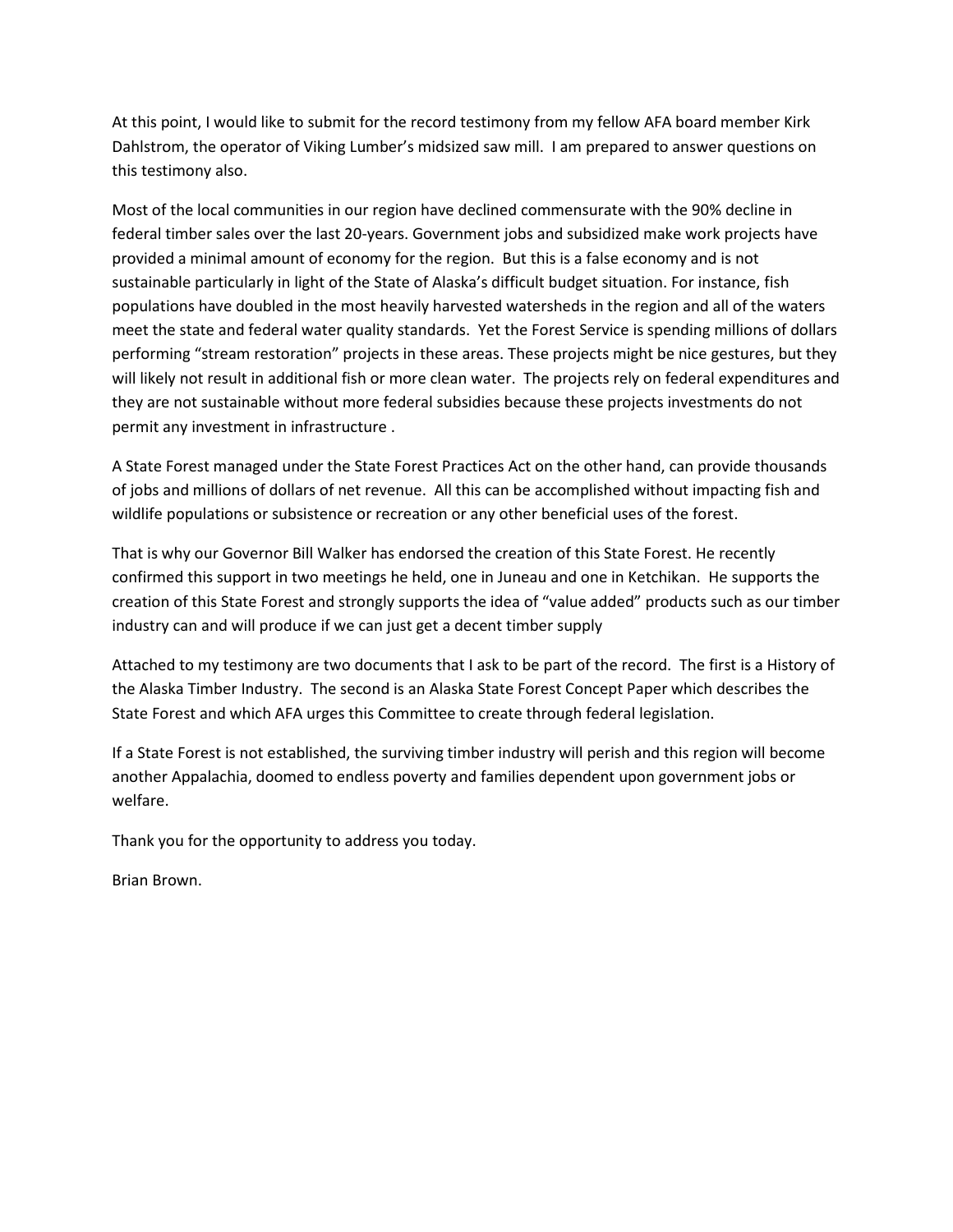**Alaska Forest Association**



 **111 Stedman Street Ketchikan, AK 99901 Phone: 907-225-6114 Fax: 907-225-5920** 

## **Alaska State Forest Concept Paper**

The only way to preserve the remaining timber industry in Southeast Alaska and to restore that industry is to create an Alaska State forest owned, managed, and operated by the State of Alaska. The last 35 years of US Forest Service management have been a disaster for the timber industry in the Tongass and have led to a 90% decline in the timber based economy in the region. The following facts support and outline this tragic situation:

- 1. In 1980, a fully integrated industry with two operating pulp mills, five large sawmills, and many smaller mills operated in Ketchikan, Sitka, Petersburg, Wrangell, Haines, Metlakatla and Klawock operated on a full time basis and provided about 3,000 direct jobs and an estimated 2,000 indirect jobs in the timber harvest, milling, road building, and barge and towing industry (1990 Forest Service Timber Supply and Demand report R10-MB-156). Some of these indirect support businesses have closed and all have been damaged by the decline in timber harvest in the Tongass. The installed manufacturing capacity in the region has declined from about 850 million board feet annually to about 120 million board feet – see 2003 Forest Service "Mill capacity and utilization study" and Forest Service current demand report – [http://www.fs.usda.gov/Internet/FSE\\_DOCUMENTS/stelprdb5447816.pdf](http://www.fs.usda.gov/Internet/FSE_DOCUMENTS/stelprdb5447816.pdf) Manufacturing integration has been crippled; with the loss of the pulp mills, the region no longer has a facility that can utilize pulp logs or residual chips from the local sawmills.
- 2. The above fully integrated industry supported about \$200 million in payroll and provided \$26 million in total stumpage receipts for the then flourishing 25% that were dedicated to schools and roads under prior federal revenue sharing under the Twenty-Five Percent Fund Act of 1908, which had previously provided communities with a portion of 25 percent of the proceeds earned by national forests, before states started receiving SRS money. These receipts which cost the federal government nothing far exceeded any recent payments under the Secure Rural Schools Act which Congress has passed over the recent years.
- 3. In 1980, federal timber harvest average had averaged about 520 million board feet (450 mmbf of saw logs plus 70 mmbf of utility logs) annually, which supported all the jobs described above. The Alaska National Interest Lands Conservation Act statutorily reduced and set the USFS Tongass Forest level at 450 mmbf (net saw log volume) annually. In 1990, Congress replaced the ANILCA timber target with direction to the Forest Service to sell enough timber to satisfy the market demand and took away the automatic timber program funding provided in ANILCA. Over the last 35 years, the Forest Service has reduced the *maximum* allowable timber sale level from the promised 520 mmbf to 267 mmbf, and is now working to reduce the harvest level to less than 50 mmbf.
- 4. Recently, the USFS has announced that it intends to amend its land management plan to allow harvesting of only "young growth" timber which is loosely defined as previously harvested lands. This ill-advised plan will reduce the federal timber harvest even lower. Also, there is no manufacturing facility in Southeast Alaska which can process this young growth timber which will mean that all timber harvested under this "young growth" plan will have to be exported, further reducing jobs. Further the clear evidence is that there is insufficient "young growth" acreage at this time to sustain a manufacturing industry and if the existing young growth stands are harvested prematurely as currently planned by the agency, the timber yield from the young growth will be reduced by more than half, dooming the future of the industry in Southeast Alaska.
- 5. In the meantime, the only significant timber sale in the region, Big Thorne, has been litigated even though it is a stewardship contract, requires \$3,265, 420 in stewardship projects by Viking Lumber as part of the contract. See testimony of Kirk Dahlstrom before the Senate Energy Comm. on March 24, 2015 for details of stewardship projects.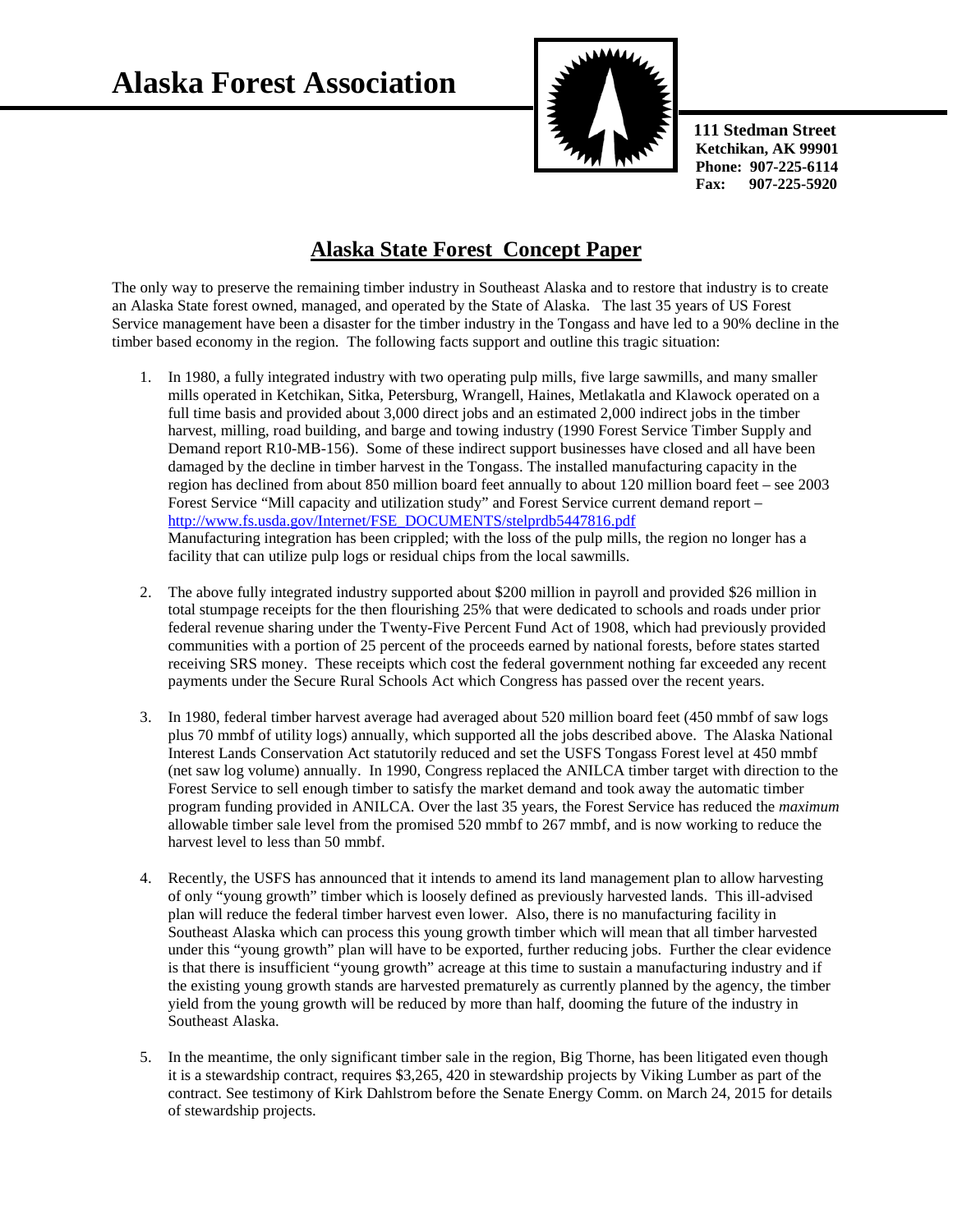Three different lawsuits and two requests for either a temporary restraining order or a preliminary injunction have been filed in federal District Court by environmental group litigants attempting to stop this one remaining federal contract. Clearly the USFS federal timber program in Southeast Alaska is irretrievably broken.

#### **State Forest is the Solution**

**The only solution to this timber supply shortage is the creation of a self-sustaining timber program on lands owned and managed by the State of Alaska. Unlike Washington State which owns 2.6 million acres on which to operate a viable timber harvest program, the State of Alaska was restricted from selecting any viable, timber base in Southeast Alaska by the 1959 Alaska Statehood Act because the Forest Service insisted it needed to maintain ownership of all the timber in order to supply the existing timber industry. Even so, the State runs a very successful, small timber sale program on the very small land entitlement which is was allowed to select.**

**The State has a very well respected State Resource and Forest Practices Act. (Alaska Statutes 41.17). Any state forest would be managed under this well respected act. [http://forestry.alaska.gov/pdfs/PDF\\_Forest\\_Resources\\_and\\_Practices\\_Act\\_text-](http://forestry.alaska.gov/pdfs/PDF_Forest_Resources_and_Practices_Act_text-May_2013_update.pdf)[May\\_2013\\_update.pdf](http://forestry.alaska.gov/pdfs/PDF_Forest_Resources_and_Practices_Act_text-May_2013_update.pdf)**

**This Act provides for land planning prior to Timber harvest, riparian management, and strong enforcement by the State of Alaska Division of Forestry. The state timber program also returns a sufficient income to support the program and provide receipts which could support the payments made to local government under the now disfunctional Secure Rural Schools program.**

**In 2012, the State of Alaska convened a blue ribbon panel which produced the Alaska State Timber Jobs Task Force Report. This report specifically advocated the establishment of a State owned forest of 2 million acres in Southeast Alaska consisting of now federally owned lands which the State was prevented from selecting under the Alaska Statehood. See page 5 and Appendix 6. http://forestry.alaska.gov/pdfs/timber\_jobs\_task\_force\_report\_final.pdf**

**Most importantly, if this Congress would authorize a State Forest to be owned, and managed by the State, the timber industry in Southeast Alaska could be revitalized and investment would be encouraged to allow the existing timber industry to survive and new timber facilities to be built.**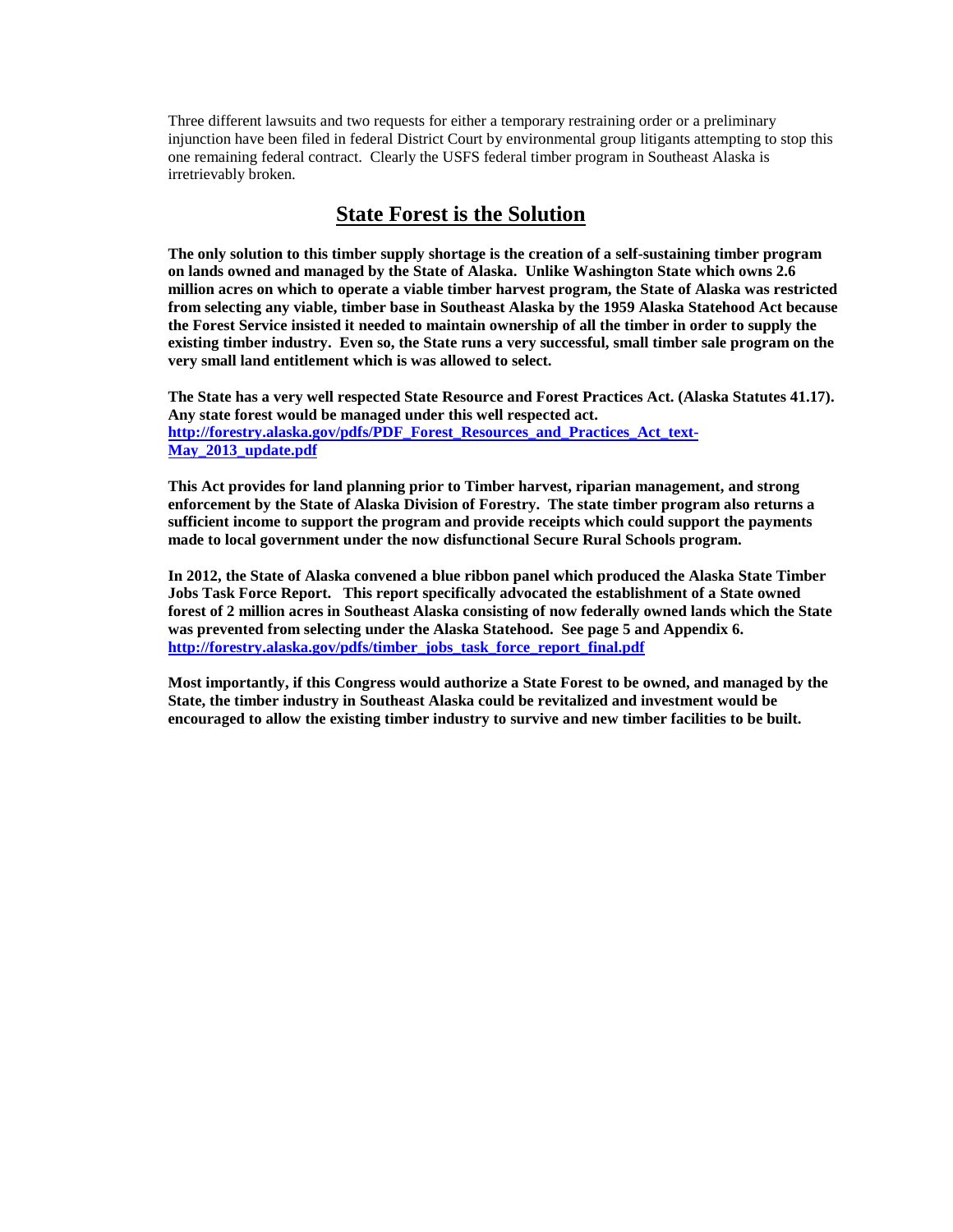

 **111 Stedman Street Ketchikan, AK 99901 Phone: 907-225-6114 Fax: 907-225-5920** 

# **Alaska Timber Industry History**

## **Southeast Alaska**

#### **Summary**

From the 1867 purchase of Alaska until after the 1907 proclamation establishing the Tongass National Forest, only small amounts of the timber resources in Southeast Alaska were harvested for local use. Subsequent to 1907, the newly established Forest Service began offering 25-year timber sale contracts that included a requirement to construct a pulp mill. The intent was to establish a fully integrated manufacturing industry that would utilize all of the commercial timberland in the region. None of those early efforts were successful until the agency increased the term of the contracts to 50-years and added an assurance of an economic timber supply. Only two pulp mills were ultimately constructed, but they operated as intended from the mid-1950s until the mid-1990s. An illegal termination of one long-term contract and the imposition of unilateral contract changes that eliminated the viability of the other longterm contract brought an abrupt end to the pulp mill operations.

The Tongass National Forest currently encompasses about 93% of the timberlands in Southeast Alaska and, consequently, the Forest Service has monopoly power over the timber supply. After 1990, the Forest Service dramatically reduced the volume of timber offered for sale annually and in 1997 the agency imposed harvest constraints that resulted in large increases in the cost of harvesting national forest timber. These two management changes effectively wiped out most of the remaining timber industry. Current industry employment is about 15% of what it was when the pulp mills were operating.

## **1867-1947 Pre-Tongass Timber Act**

From 1867 when Alaska was purchased from Russia until the early 1900s, the primary use of timber in Southeast Alaska was by the mining and fishing industries. Every significant mine in the region logged one or more hillsides to provide lumber and timber for the mine. The fishing industry used the biggest trees for fish traps, while local sawmills also kept busy sawing lumber for canneries and salteries plus crates for shipping salmon. Pole size timber was utilized for pilings. Most of the timberland in Southeast Alaska, then and now, is federal land and it wasn't until 1907 that the federal government established an agency to manage the timberlands.

In a 1982 history of the Forest Service appraisal system, Al Wiener, former Chief of Timber Appraisal, explained, "Foresters in the 1890's and early 1900's envisioned that the United States Forest Reserves, then being created, would provide a continuous supply of timber for the needs of local industry, under Federal control. Their vision has been realized in the National Forests, as the Reserves were renamed in 1907. Under the Forest Service's sustained-yield principles, these Forests today furnish raw materials for one-third of the lumber and one-half of the plywood manufactured in the United States each year."

In 1905, Agriculture Secretary James Wilson created the Forest Service to manage the forests and the agency adopted three guiding principles:

- 1. Sustained yield
- 2. Multiple use
- 3. Protection of local communities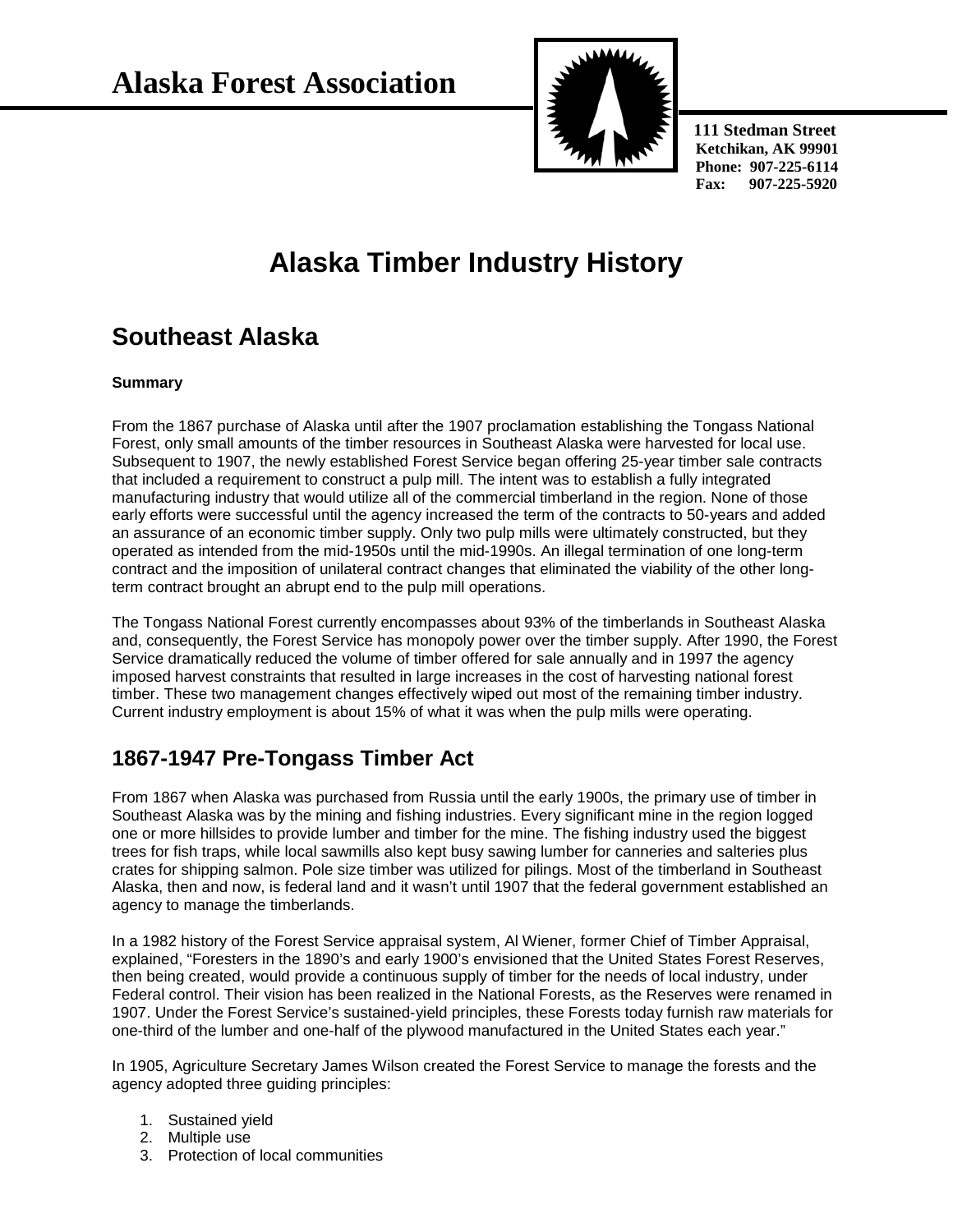In 1911, the agency adopted the practice "clean cutting", which was later labeled "clear cutting", as the "best and most consistent silvicultural system". A 1972 Forest Service brochure further explains that removing all of the timber in an area allows sunlight to reach the forest floor. The added heat and light enhances the growth of both trees and deer browse. In contrast, partial cutting leaves shade that retards the growth of trees and browse plus, since hemlock is more shade tolerant that spruce, the young-growth in a partial-cut area will be predominantly hemlock. Further, leaving mature and over-mature timber standing will increase the risk of insect and disease problems in the young-growth.

Given this pragmatic attitude, the agency took an aggressive approach in attempting to foster a fully integrated timber manufacturing industry by offering long-term timber contracts that included a requirement to construct a pulp mill.

- In 1910, a Norwegian company proposed constructing a mill in the Thorne Arm area but their proposed terms were not accepted by the agency (e.g. the company wanted a 99-year contract term, which was beyond the authority of the agency at the time).
- In 1912, the agency worked unsuccessfully with the San Francisco Chronicle on a large pulp timber sale.
- In 1913, the Forest Service offered a 300 million board foot timber sale on the Stikine River and a billion board foot timber sale in the Behm Canal area but received no bids.
- In 1920, a 100 million board foot timber sale was purchased by Alaska Pulp and Paper Company which constructed a small pulp mill at Port Snettisham; but, Alaska Pulp and Paper was able to operate for only a couple of years before closing, citing high shipping costs as the cause of the closure.
- In 1922, the Alaska Gastineau Company purchased a 1.8 billion board foot timber sale on Admiralty Island and in 1923 another large timber sale was advertised in Thomas Bay. Both of these timber sales were eventually cancelled due to financial concerns.
- In 1927, two more pulp sales were advertised. One in Juneau was purchased by a pair of newspaper companies and one in Ketchikan was purchased by Crown Zellerbach Corp. Both of these sales ended because bureaucratic delays in processing permits from the Federal Power Commission delayed operations until the onset of the Great Depression.

Although the Forest Service continued to sell timber sales, there were no additional efforts to establish a pulp manufacturing industry in Southeast Alaska until after 1947 when Congress passed the Tongass Timber Act, which was primarily enacted to authorize the Secretary of Agriculture to sell "*timber growing on any vacant, unappropriated, and unpatented lands within the exterior boundaries of the Tongass National Forest in Alaska, notwithstanding any claim of possessory rights*". However, in 1942 the Forest Service did establish the Alaska Spruce Log Program. The agency contracted logging, towing and rafting operations that consisted of several small logging operations and a 250-man camp at Edna Bay where flat rafts were assembled into ocean-going Davis rafts. The plan was to deliver 100 million board feet of high-grade spruce logs annually to Anacortes, Washington where they would be peeled for plywood for use in constructing British bombers. In 1944, the War Production Board announced that future planes would be constructed of metal and the Alaska Spruce Log Program ended after sending only 38.5 million board feet of high-grade spruce to Anacortes and 46 million board feet of lower grade timber to local mills. By the end of that year, all of the related logging camps had closed and the Edna Bay camp was practically a ghost town.

## **1947--1990 Pre-TTRA**

During the long lull in long-term pulp contract offerings, the agency contemplated how best to overcome the financial concerns that were preventing the establishment of a pulp manufacturing industry. The primary economic problems were the economy of scale for an infant industry, an adequate length of time to amortize the immense investment involved in constructing a pulp mill and the uncertain cost of harvesting the timber. These problems were resolved in the following manner:

- 1. The Forest Service planned to sell five pulp timber contracts. These contracts, along with the normal timber sales, would provide around 800 mmbf of timber harvest annually. This was considered ample for a reasonable economy of scale.
- 2. The Forest Service increased the term of the timber sale offerings from 25-years to 50-years.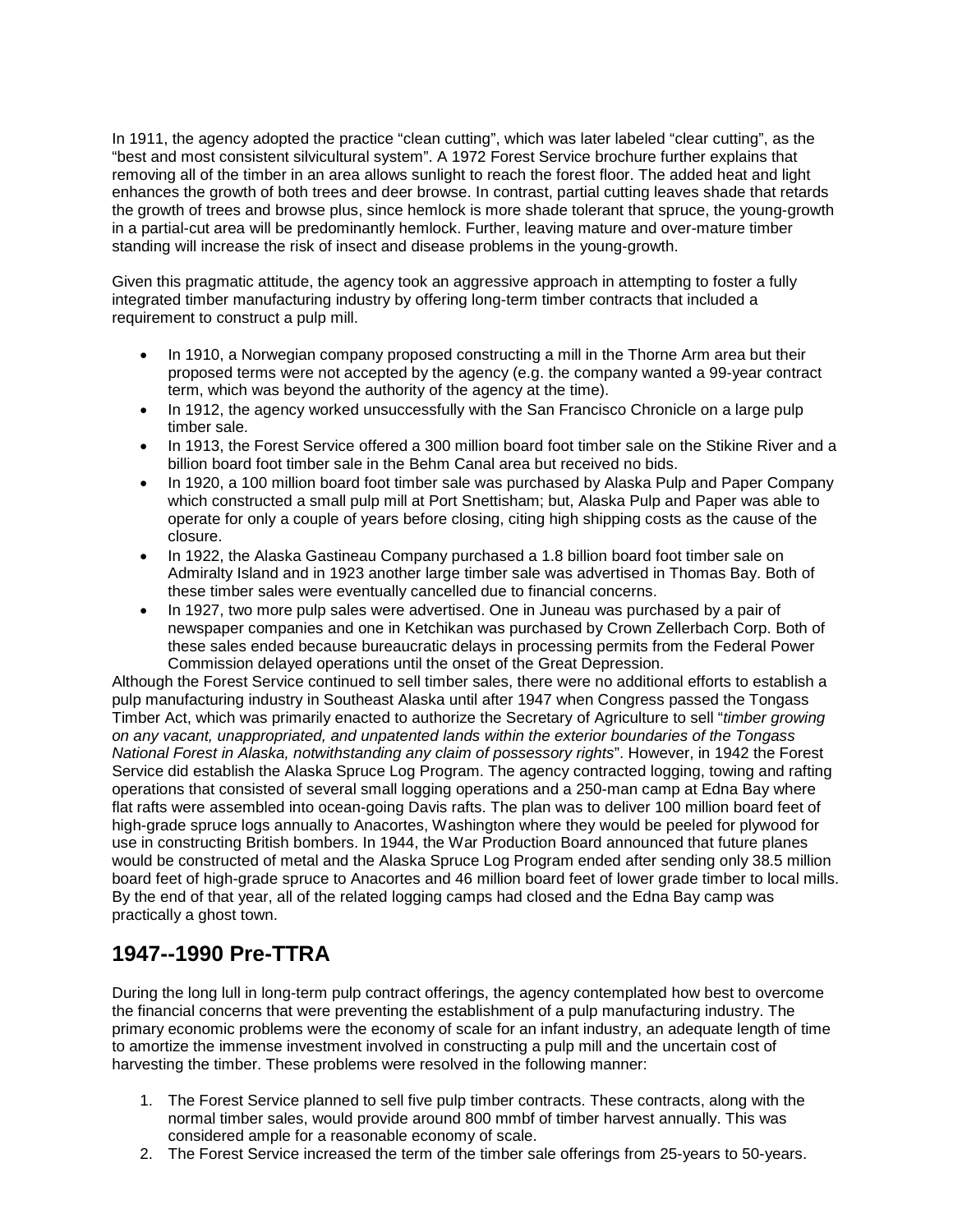3. The Forest Service added contract clauses that assured the purchaser that the agency would not select timber nor impose conditions that put the purchasers at a competitive disadvantage. The Puget Sound Clause in the prospectus for the Ketchikan long-term sale was the first such clause:

"Insofar as the timber quality on the sale area will permit, the logging units to be designated periodically in the future for then current operations will not be inferior in timber quality to those being then commonly logged for pulpwood on other Alaska sales or on the northern coast of British Columbia, and the loggability of the included timber stands will be of such character that, so far as the delivered log costs are concerned the purchaser's pulp manufacturing operation will not be in a disadvantageous position in comparison with similar enterprises in the Puget Sound region".

In 1947, the Forest Service advertised a revised long-term timber sale near Ketchikan. The timber sale prospectus included a 50-year term, the economic timber clause and the following assurance:

"The chief, Forest Service, having due regard for the interests of the United States and for the protection of the natural resources of Alaska, wishes to facilitate the establishment of such new industry by the purchaser and the operation of the industry on a commercially sound and permanently economical basis."

The 8.25 billion board foot sale received no bids during the first two offerings, but in 1948 the sale was offered a third time and the newly formed Ketchikan Pulp and Paper Company offered the only bid. After numerous delays, the final contract was signed in 1951 and three years later the mill was constructed and had begun operating. The 1954 opening of the Ketchikan Pulp Company (KPC) pulp mill drew optimism and excitement from many sources:

- A.W. Greely, Regional Forester, wrote: "One who is not a forester can hardly appreciate how much difference a local market for hemlock pulp logs makes in the management of the Tongass National Forest. Forests are managed not by being left to themselves, but by the direction and control of some action which man brings on".
- B. Frank Heintzleman, Governor of the Territory, wrote: "Hereafter in Alaska the 14<sup>th</sup> day of July will be celebrated as the anniversary of one of the most important events in the Territory's historythe dedication of the Ketchikan Pulp Co. This is not only the first plan of its kind in Alaska but also represents the largest single industrial investment ever made here. It is an important milestone on Alaska's road to full industrial development".
- R. E. McArdle, Chief of the Forest Service, wrote: "The Forest Service will continue to foster development of forest product industries in Alaska to the extent needed for full utilization of the sustained yield cutting capacity of the Tongass National Forest. Cutting of this timber will be so conducted both as to rate and manner to maintain permanently a supply of raw material for these plants".

By 1956, just two years after the Ketchikan mill started operations, the mill reported more than a million dollar profit on twenty-five million dollars of sales.

Three more pulp timber sales were subsequently sold on the Tongass:

- A 5.25 billion board foot timber sale near Sitka. This pulp timber contract was signed in 1957 and the requisite mill was operating two years later. This contract had an economic timber clause similar to the Puget Sound Clause that assured the timber provided to the purchaser would be economically comparable to the timber provided to other such timber sales in Alaska.
- A 3 billion board foot timber sale near Wrangell. This timber sale contract required construction of a small pulp mill and a 40 mmbf per year sawmill. The requisite sawmill was constructed and operated, but not the pulp mill. Consequently, in 1967 the contract was downsized to only 1 billion board feet.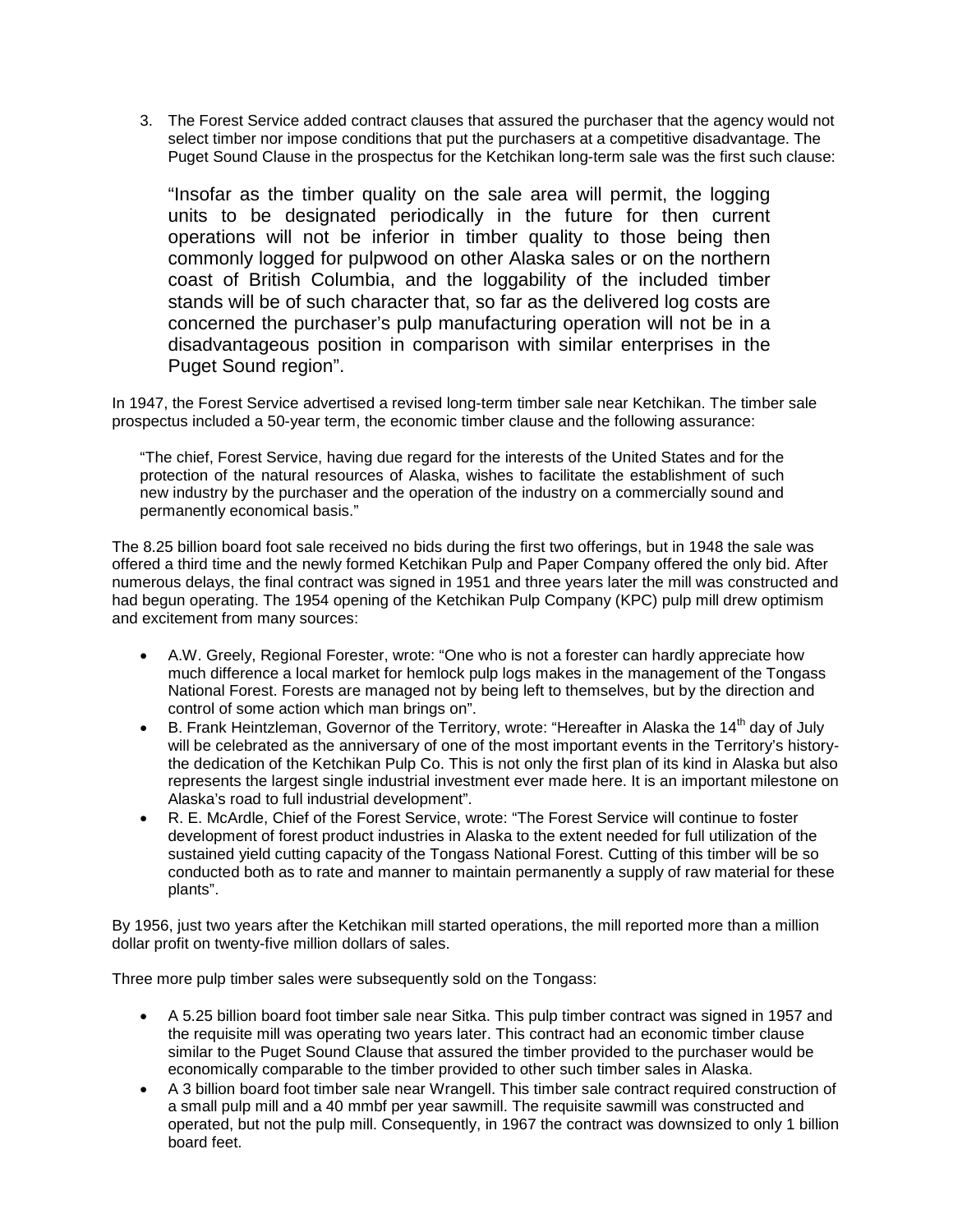• An 8.75 billion board foot timber sale on Admiralty Island near Juneau. This timber sale was turned back to the Forest Service when the purchaser-Georgia Pacific-decided to enlarge an existing mill at Samoa, California instead of constructing a new mill. The Juneau timber sale was offered again in 1965. The second offering was never awarded because the purchaser backed out, citing higher than expected construction costs for the pulp mill. In 1967, the timber sale was offered to the second high bidder from the second offering - US Plywood/Champion Papers - and the sale was awarded in 1968. The Sierra Club challenged the Juneau timber sale and after years of nuisance litigation, the sale was finally terminated by mutual agreement of the purchaser and the Forest Service.

Recognition of the need to control the cost of timber harvest was taken for granted in those early years of the Alaska timber industry. The 50's through most of the 70's were years of learning for both the timber purchasers and the Forest Service. There was a cooperative effort and the contracts operated on a bilateral basis. Disagreements for the most part were settled between the parties. The roads and cutting units for the long-term timber sales were laid out by the purchasers under the supervision of the Forest Service. Issues regarding fish stream management were addressed jointly by the Forest Service, State Fish and Game and the purchaser. Beginning in 1959, the Alaska Loggers Association established a standing committee that met regularly with the Forest Service to discuss appraisals, permitting issues, logging systems, road construction costs, timber sale designs and other items that impact costs. In the mid-1970s, the Forest Service took over the job of designing and marking cutting units for the long-term timber sales. At the same time, the agency adopted a 100-acre cutting unit limit. This limitation greatly reduced the volume of timber that was available to harvest from each mile of road that was constructed; consequently, the road amortization rate increased dramatically and thus limited both the amount of stumpage and the amount of profit that could be generated by harvesting timber.

Also during the late 60' and early 70's, the industry began developing markets for sawn products in order to improve the manufacturing integration and the financial returns to their operations, thus offsetting some of the added cost that resulted from the cutting unit size limitation. Spruce lumber was the primary sawn product prior to this period but hemlock is the dominant species in the region; therefore, the industry effort was focused on selling hemlock sawn products. The effort was successful and a market was developed for hemlock cants and flitches. This satisfied the Forest Service primary manufacture requirements and the Japanese desire to retain their sawmill industry by re-sawing the material from Alaska. Saw logs that were too small or too rough to make cants or flitches were generally chipped for the pulp mills.

Initially, the Forest Service believed that most of the timber would be logged direct to the water with A-Frame cable systems or skidders. Shortly after their startup, the KPC had aerial photographs taken of its sale area and then performed an intensive cruise of the area. The results of the cruise showed that A-Frame logging would not be the primary method of logging as initially expected because most of the timber was too far from the shore. Truck logging with cable yarding to the roadside was the method that would dominate future logging operations. By the mid-70's, A- frame timber sales were phased out. Although there were a few A-frame loggers that had the financial strength and knowledge to transition to the more capital intensive road construction and truck logging operations, most of the small operators were simply bought out. The average A-Frame operation logged between 3-8 million board feet per year while an average truck operation would harvest 3-4 times that amount. The last A-Frame operation was Harbour Log at East Point near Wrangell in the early 80's. Helicopter logging became much more prevalent after the mid-1980s and as harvesting equipment evolves, mechanized logging systems are becoming more common.

In 1971, the Alaska Native Claims Settlement Act (ANCSA) was enacted. This Act established 13 Native regional corporations and 200 Native village corporations throughout the state, transferred \$962.5 million to these new entities and transferred more than 40 million acres of land, including surface and subsurface rights, to the corporations. In Southeast Alaska, the land grants resulted in fee-simple title to extensive timberlands (after a specified selection and conveyance process). Title to the majority of these timberlands was finally conveyed in the late 1970s and harvest on Native land began in earnest in the early 1980s.

Additionally, in 1980, Congress passed the Alaska National Interest Lands Conservation Act (ANILCA). Outgoing President Jimmy Carter signed the bill into law just before he left office in January, 1981. ANILCA established additional Wilderness and National Monuments in Southeast Alaska, further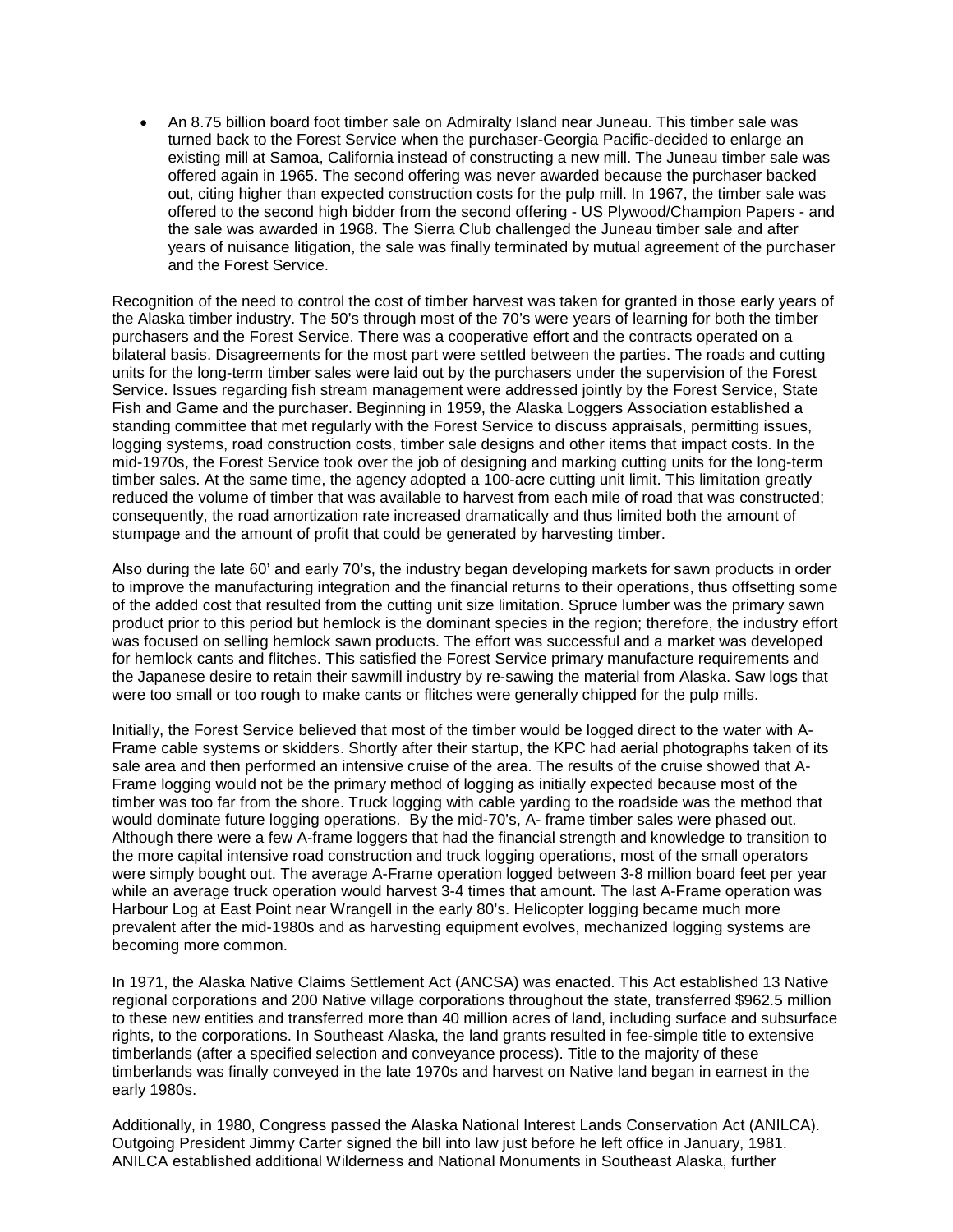reducing the area of the Tongass that could contribute timber to the local economy. In order to ensure that these land withdrawals from the available timberland base did not harm the existing timber industry, the Act mandated that the Forest Service would offer 450 million board feet of sawlog timber annually. Since much of the Native and wilderness withdrawals were concentrated in high volume timber stands, the Act also established a fund that the Forest Service could utilize to construct roads and facilities to compensate for the economic impact of the land withdrawals.

Shortly after 1980, the Native corporations began harvest operations on their private timberlands. Most of the sawlog timber from these private timberlands was exported overseas, but there were also a lot of pulp-grade logs that were harvested and the two pulp mills – at Ketchikan and Sitka – were able to purchase most of this fiber. These additional pulp logs helped sustain the pulp mills through a worldwide depression in timber products prices in the early to mid-1980s. During this depression, the Ketchikan Spruce Mill was permanently closed; but by the late 1980s, the markets had rebounded and private pulp logs were still available. This abundance of pulp fiber allowed the two long-term timber sale purchasers to divert even more saw logs to the sawmills, thereby further enhancing the manufacturing integration in the region. KPC added a small-log side to the mill it was leasing at Annette Island and also constructed a new small-log sawmill in Ketchikan.

## **1990—2008 TLMP**

As intended, the Tongass timber sales sustained thousands of year round jobs and a strong economic base in an otherwise economically depressed region. Sadly, in 1990 Congress passed more legislation the Tongass Timber Reform Act (TTRA) - that established additional Wilderness and roadless areas that were allegedly important for subsistence users but were "missed" in the 1980 package of land withdrawals. The politicians at that time promised that no jobs would be lost as a result of the legislation, despite the elimination of the guaranteed annual timber supply mandate that ANILCA had established as a compromise when the first round of Wilderness, Monument and Roadless Area set-asides were established (the guaranteed timber supply level was 450 million board feet - net scribner -annually).

After 1990, the industry struggled to maintain operations despite the shrinking timber supply and as a result, the volume of timber-under-contract was not replenished with new timber sales and quickly plummeted from over 2,000 million board feet in 1990 to about 100 million board feet in 2007. Most of the initial decline in timber-under-contract was from long-term timber sale volume; but, the industry had been fully integrated and the long-term timber sale saw logs were commonly traded for pulp logs and chips or simply sold to the other sawmills in Southeast Alaska. Consequently, all of the mills were affected by the loss of the long-term timber sale volume.

TTRA also gave the Forest Service authority to make unilateral contract modifications to the two longterm timber sales. The changes that the agency ultimately imposed on these contracts eliminated nearly all potential for profit.

In 1994, the purchaser of the Sitka long-term timber sale closed its pulp mill and announced plans to construct a medium density fiberboard plant in its place. The purchaser was negotiating its contract terms with the Forest Service when the agency abruptly and illegally cancelled its contract.

The market price for dissolving pulp reached an all time high in 1995 and Canadian mills began bidding more aggressively for native pulp logs from Southeast Alaska, thus driving the price of pulp logs from about \$180/MBF to over \$350/MBF. KPC, with the sole remaining pulp mill in Southeast Alaska, had been denied access to its full contract volume in the years leading up to this market event and thus was compelled to chip sawlogs plus pay the unprecedented high pulp log cost in order to keep its pulp mill operating in 1995. The combined cost of diverting sawlogs to its pulp mill and purchasing high-priced pulp logs to replace the shortfall in fiber from its long-term timber sale mooted any benefit from the alltime high market prices. In 1996, after the pulp market had already declined, the Forest Service appraisal system picked up the high pulp prices from 1995; and, based on procedures developed pursuant to the unilateral contract changes that the agency had imposed in 1990, increased the stumpage rate for KPC from \$54/MBF to \$144/MBF. This additional stumpage caused an enormous loss for KPC. The lack of adequate pulp fiber combined with the staggering stumpage increases made it clear that there was no longer any opportunity for KPC to be successful in the future.

In late 1996, Ketchikan Pulp Company completed the last of the pollution control improvements for its pulp mill and then negotiated an early end to its contract. The pulp mill permanently closed in March 1997; but, KPC attempted to facilitate a future for its logging and sawmill employees by installing a veneer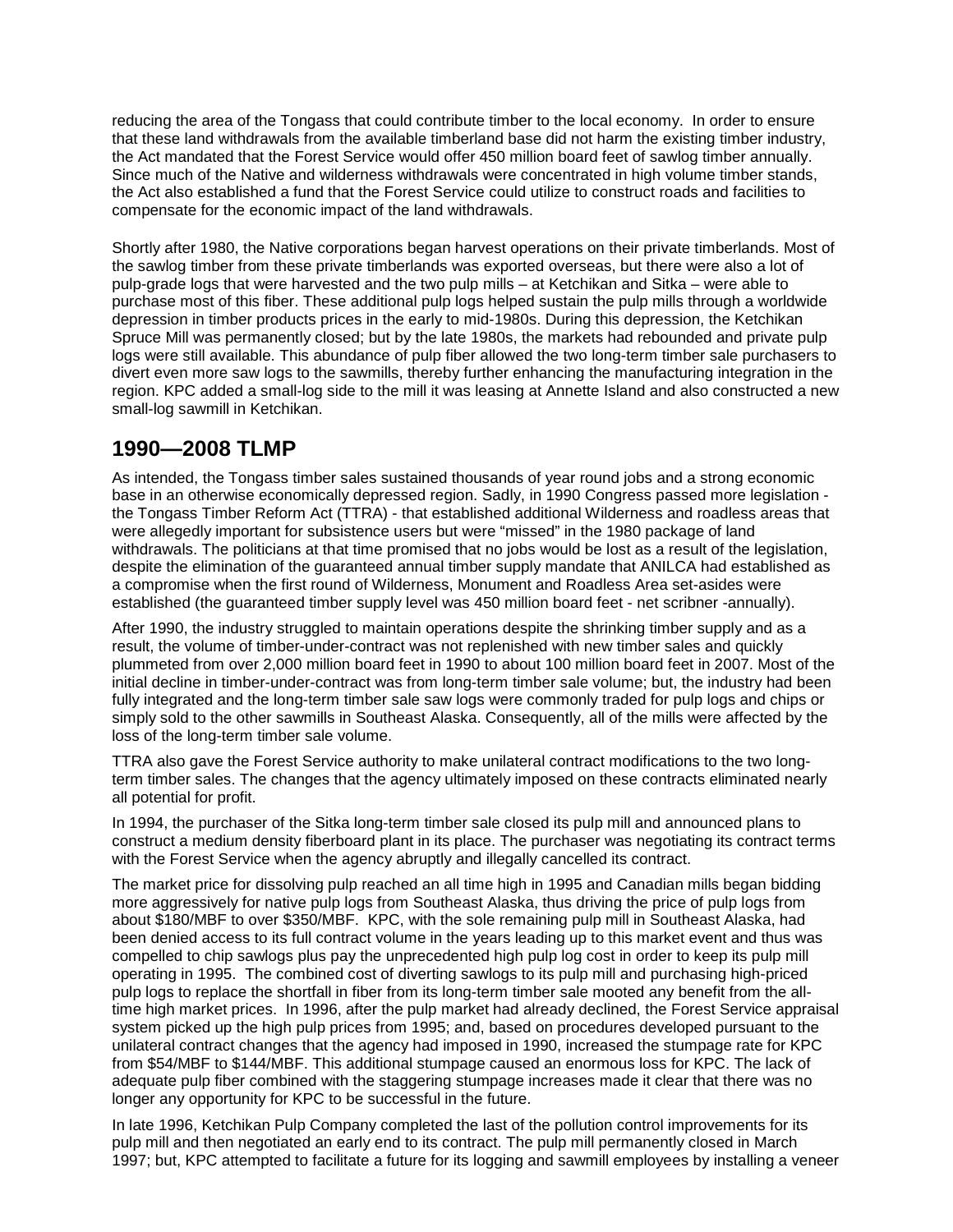plant that could utilize the small low-grade logs that had previously been converted to pulp mill chips. In the months leading up to this final long-term sale termination, the Department of Agriculture agreed to a three-year continuation of the long-term timber sale in order to provide adequate timber for a seamless transition into a future without the long-term commitments. Unfortunately for the industry and most of the communities in Southeast Alaska, the seamless transition never happened.

In 1997, the Forest Service adopted a new land management plan for the Tongass and the agency announced that it intended to switch to "ecosystem management". Under this new philosophy, timber sales became a by-product of ecosystem management and attention to timber sale economics was abandoned. The new land management plan included extremely costly timber sale design constraints that raised the cost of harvesting timber enormously. These constraints included mandating that 30-50% of the timber be left standing in most previously developed areas. The harvesting costs in these areas should have been very low because the roads were already in place; but, the partial-cutting requirement instead made these some of the highest cost areas to operate. The partial cutting requirement also raised grave concerns about worker safety. Other costly constraints included oversize buffers on non-fish streams, a greatly expanded beach fringe no-cut buffer and a system of old-growth reserves that setaside over a million acres of the highest value, lowest cost timberlands.

As the pre-1997 timber sales were harvested and the newly designed timber sales were advertised, the economic impact of the 1997 land management plan became apparent and despite good markets for hemlock, spruce and cedar lumber many of the timber sales that were advertised during this period appraised enormously deficit due to the high cost impact of the 1997 land management plan. The region's sawmills initially purchased only the economic timber sales, but as the mills depleted their volume of timber-under-contract, they began worrying about mill closures and losing their customers. In desperation the mills began purchasing marginal and deficit timber sales and by 2001 the bulk of the timber-undercontract was comprised mostly of deficit timber sales and the mills were losing money. About this time, Congress began prohibiting the agency from offering timber sales that did not appraise with a full profit and risk allowance. In 2003 and 2004 many of the deficit timber sales that had been purchased were mutually terminated when the purchasers, the agency and Congress all recognized that those high-cost timber sales could never be economic. This legislation eliminated most of the deficit timber sales, but the agency planners did not have an economic mandate and they continued to prepare NEPA documents (Environmental Impact Statements) for timber sales without regard to economic common sense. Consequently, only a small percentage of the post 1997 NEPA-approved timber sales were actually ever offered. Environmental activists recognized a new opportunity to obstruct timber sales - they began dividing the cost of the Environmental Impact Statements by the small volume of timber that was actually sold and then urged Congress to stop funding timber sales in Alaska arguing fiscal prudence. Others more rationally argued that it made more sense to fix the economic problems than to end the timber sales.

As a result of the changes in management of the national forest, the federal timber sale program has shrunk by about 90%; and, since the Tongass National Forest encompasses about 93% of the timberlands in Southeast Alaska, the timber industry has similarly declined. Manufacturing integration, the economy of scale and a supply of timber adequate for normal sawmill operations were all eliminated as the timber supply declined.

During the preparation of the 2008 TLMP Amendment the industry commented that the agency must revise the costly 1997 timber sale constraints in order to allow the preparation of economic timber sales. In response the Forest Service prepared an economic analysis of the new plan and conceded that the plan could not be implemented, but then the agency adopted the flawed plan anyway. The timber industry appealed the new plan and to resolve the appeal, the agency promised to prepare and offer four 10-year timber sales to provide an assurance of sufficient timber under contract to keep the remaining mills operating. The 10-year timber sales were not completed and the timber sale program continued to decline, then with no prior notice or discussion, the Forest Service announced in 2010 that it had decided to implement the Wilderness Society recommendation to end the harvest of old-growth timber and transition immediately to young-growth harvesting.

#### **PRESENT**

There are currently only about 430,000 acres of young-growth on the national forest. Much of the young trees are in areas where timber harvest is not permitted under the 2008 land management plan and the